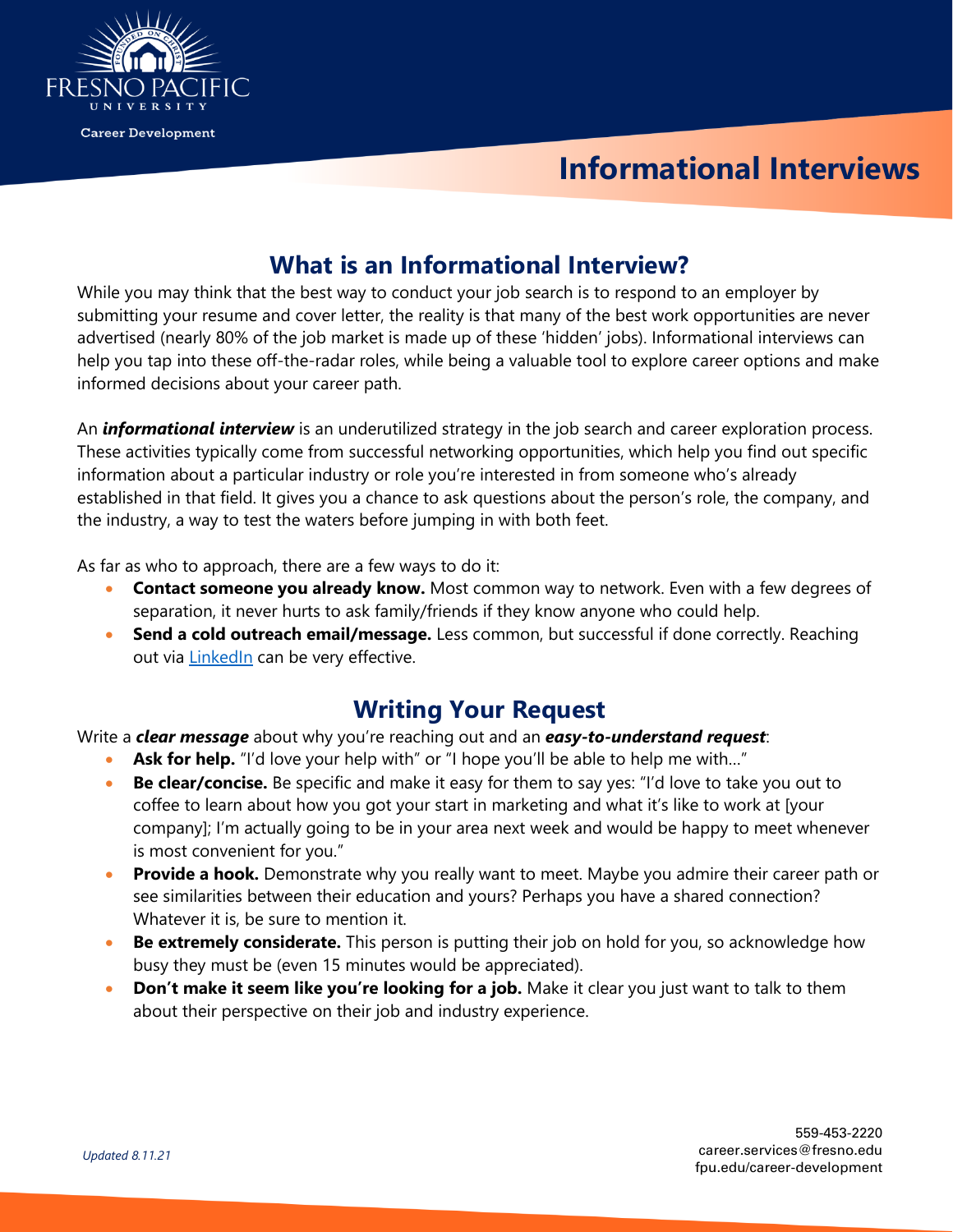

## **Informational Interviews**

#### **Before the Interview**

- **Prepare a list of questions** related to the field, role, or company. Don't expect the person you're meeting with to lead the conversation. It's your job to figure out exactly what you want to ask.
- **Organize your questions.** Instead of a laundry list of questions, sort them by category: industry, company culture, role and what it involves, work/life balance.
- **Prepare your** *elevator pitch*. Be prepared to talk about yourself and your career goals.

#### **During the Interview**

- **Break the ice.** People generally enjoy talking about themselves, so start by asking about their personal experiences in the field thus far:
	- o How did you get your start in this field?
	- o What's it like working at your company?
	- o What projects are you currently working on?
	- o What's your opinion on [insert a recent development in the industry]?
- Make a positive impression. You should also be prepared to talk about yourself and your longterm career goals (Now's a great time to share your prepared elevator pitch).
- **Get the career advice you came for.** This is the time to get the inside info. Here are questions to ask if you're still in the exploratory phase:
	- $\circ$  How did you come to choose this company over others in this field?
	- o What is the most rewarding/challenging thing about working in the industry?
	- o How do you think I can best leverage my experience in this field?

Further along in the interviewing process? Ask questions related to new hires:

- o What advice would you give me about how to best prepare for an interview?
- o What experiences/skills does your company look for in new hires?
- o What job search advice would you give to someone in my situation?
- **Extend your network.** As the meeting ends, ask for recommendations for a few more people you could talk to about the job/industry. The likelihood of someone agreeing to chat with you increases if there's already a mutual connection. Be specific and try something like: "Could you recommend a few people for me to speak with more about transitioning into a marketing career?"

#### **After the Interview**

Make sure to follow up. Send a handwritten thank you note or email. Mention something specific that was memorable that you truly learned from them. Thank them again for taking time to meet with you. If they asked for your resume, attach an updated version. This can provide a path to move the relationship forward.